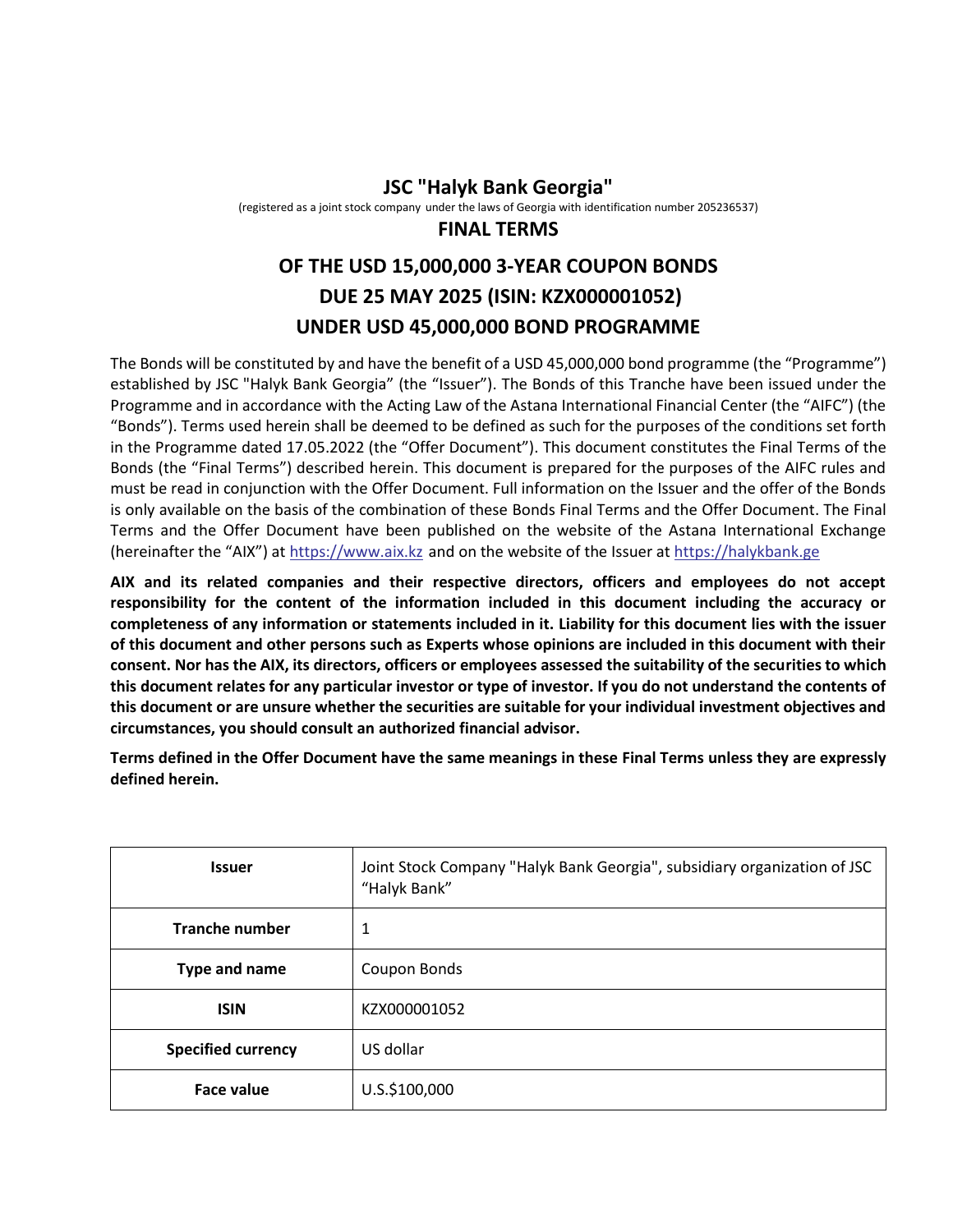| Aggregate nominal amount of<br><b>Bonds</b>                                        | U.S.\$ 15,000,000                                                                                                                                                                                                                                                                                                                                                                                                                                                                                                                                                                                                                                   |  |  |  |
|------------------------------------------------------------------------------------|-----------------------------------------------------------------------------------------------------------------------------------------------------------------------------------------------------------------------------------------------------------------------------------------------------------------------------------------------------------------------------------------------------------------------------------------------------------------------------------------------------------------------------------------------------------------------------------------------------------------------------------------------------|--|--|--|
| <b>Issue price</b>                                                                 | 97,24%                                                                                                                                                                                                                                                                                                                                                                                                                                                                                                                                                                                                                                              |  |  |  |
| <b>Issue Date</b>                                                                  | 25 May 2022                                                                                                                                                                                                                                                                                                                                                                                                                                                                                                                                                                                                                                         |  |  |  |
| <b>Maturity Date</b>                                                               | 25 May 2025                                                                                                                                                                                                                                                                                                                                                                                                                                                                                                                                                                                                                                         |  |  |  |
| The date of allotment                                                              | 25 May 2022                                                                                                                                                                                                                                                                                                                                                                                                                                                                                                                                                                                                                                         |  |  |  |
| <b>Estimated expenses</b>                                                          | Fees associated with admission of the Bonds to the Official List of the AIX<br>and to trading on the AIX pursuant to the AIX Fee Schedule and fees<br>associated with the book-building and settlement process on the AIX.                                                                                                                                                                                                                                                                                                                                                                                                                          |  |  |  |
| <b>Estimated net amount of</b><br>proceeds of the Tranche                          | The net proceeds from the issuance are expected to amount to<br>approximately equal to the issued amount of U.S.\$ 15,000,000 after<br>deduction of fees and expenses related to the issue (in case of offering in<br>full).                                                                                                                                                                                                                                                                                                                                                                                                                        |  |  |  |
| Use of proceeds                                                                    | The net proceeds of the issue of the Bonds will be used by the Issuer for<br>the financing of the issuer's core lending activity.                                                                                                                                                                                                                                                                                                                                                                                                                                                                                                                   |  |  |  |
| <b>Interest Basis:</b>                                                             | 4.0 % Fixed Rate per annum payable semi-annually as per the below<br>Schedule of Payment of Interests on Bonds.                                                                                                                                                                                                                                                                                                                                                                                                                                                                                                                                     |  |  |  |
| <b>Interest Payment Dates</b>                                                      | The coupon payment will be made within 10 (ten) calendar days following<br>25 May and 25 November of each year of the Bonds' circulation. If the<br>last day of the Coupon payment date is holiday/weekend, then the<br>coupon payment date should be moved to the next business day.                                                                                                                                                                                                                                                                                                                                                               |  |  |  |
| <b>Redemption/Payment Basis</b>                                                    | Redemption at par                                                                                                                                                                                                                                                                                                                                                                                                                                                                                                                                                                                                                                   |  |  |  |
| <b>Redemption/Payment Period</b>                                                   | The Bonds will be redeemed within 10 (ten) calendar days 25 May 2025.<br>Payments on the repayment of the principal debt on the Bonds are made<br>simultaneously with the coupon payment on the last coupon period.                                                                                                                                                                                                                                                                                                                                                                                                                                 |  |  |  |
| Early redemption at the option<br>of Bondholders on the Event of<br><b>Default</b> | The Issuer, within 3 (three) Business Days following the day of any of the<br>Events of Default specified in the Offer Document, is obliged to inform the<br>Bondholders about this Event of Default with a detailed description of the<br>reasons for the announcement of the Event of Default. Bringing this<br>information to the notice of the Bondholders is carried out by posting the<br>information<br>corresponding<br>through<br>AIX<br>message<br>Regulatory<br>Announcement Service.<br>The Bondholders have the right to submit to the Issuer, and the Issuer is<br>obliged to accept written claims for the redemption of their Bonds |  |  |  |
|                                                                                    | indicating the number of Bonds declared for repurchasing within 30 (thirty)<br>calendar days following the first publication of information about the<br>breach of any of the obligation by the Issuer.                                                                                                                                                                                                                                                                                                                                                                                                                                             |  |  |  |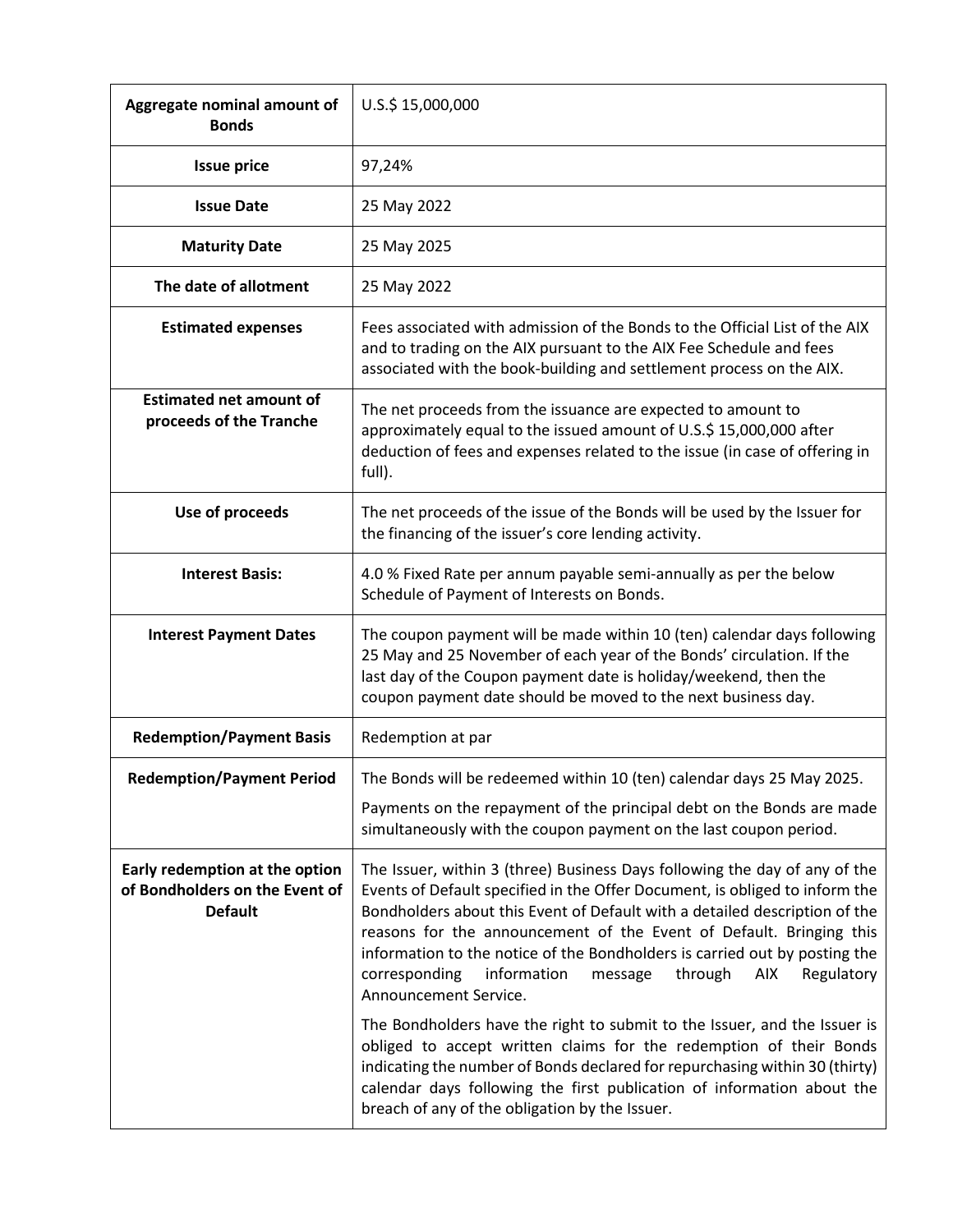|                                                               | The Issuer must make relevant corporate decisions and take necessary<br>actions to execute received claims within 30 (thirty) calendar days<br>following the last day of the period of acceptance of the written<br>redemption claims in the event that at least one written claim for the<br>redemption of the Bonds is received.<br>The Issuer is obliged at the request of the Bondholders to redeem the<br>Bonds at the highest of the following prices:<br>the price corresponding to the face value of the Bonds, plus the accrued<br>interest;<br>fair market price of the Bonds.<br>Bondholders who have not submitted a claim for redemption are entitled<br>to redeem their Bonds at the end of their circulation period specified in this<br>Final Terms.                                                                                                                                                                                                                                                                                                                                                                                                                                                                                                                                                                                                                                                                                                                                                                                                                                                                                            |  |  |  |
|---------------------------------------------------------------|-----------------------------------------------------------------------------------------------------------------------------------------------------------------------------------------------------------------------------------------------------------------------------------------------------------------------------------------------------------------------------------------------------------------------------------------------------------------------------------------------------------------------------------------------------------------------------------------------------------------------------------------------------------------------------------------------------------------------------------------------------------------------------------------------------------------------------------------------------------------------------------------------------------------------------------------------------------------------------------------------------------------------------------------------------------------------------------------------------------------------------------------------------------------------------------------------------------------------------------------------------------------------------------------------------------------------------------------------------------------------------------------------------------------------------------------------------------------------------------------------------------------------------------------------------------------------------------------------------------------------------------------------------------------|--|--|--|
| Early redemption at the option<br>of Bondholders (Put Option) | 1. Redemption at the option of the Bondholders starting from the first<br>anniversary of the Issue Date of the Bonds.                                                                                                                                                                                                                                                                                                                                                                                                                                                                                                                                                                                                                                                                                                                                                                                                                                                                                                                                                                                                                                                                                                                                                                                                                                                                                                                                                                                                                                                                                                                                           |  |  |  |
|                                                               | The Issuer shall, at the option of the Bondholder of any Bonds, redeem<br>such Bonds on any Interest Payment Date after the first year of the Issue<br>Date of the Bonds ("the Put Settlement Date") at a price equal to 100 per<br>cent. of its principal amount together with interest accrued to such date.<br>In order to exercise the put option pursuant to this Condition<br>(Redemption at the option of Noteholders (Put Option)), a Bondholder<br>shall give a notice for such early redemption ("Put Option Notice"), in<br>accordance with Condition "Notices", to the Issuer not less than 60<br>(sixty) calendar days before the Put Settlement Date. A Bondholder shall<br>clearly state in the duly completed Put Option Notice the number of<br>Bonds for redemption on the Put Settlement Date. The Put Option<br>Notice, once given, shall be irrevocable. The Issuer, upon receiving the<br>Put Option Notices from the Bondholders, will send a list of such<br>Bondholders to the AIX CSD requesting to block the Bonds put by the<br>Bondholders for early redemption. The Bonds blocked by the AIX CSD will<br>not be tradable until they are redeemed by the Issuer. The Issuer shall<br>redeem the Bonds within 5 (five) business days after (and including) the<br>Put Settlement Date at 100 per cent. of the principal amount of the<br>Bonds together with accrued interest to be paid on the relevant Interest<br>Payment Date. Any such redemption by the Issuer shall be made, if<br>applicable, with relevant accrued interest on such redeemed Bonds.<br>2. Redemption at the option of Bondholders on the Change of Control |  |  |  |
|                                                               | If a Change of Control occurs, the Issuer shall promptly and in any event                                                                                                                                                                                                                                                                                                                                                                                                                                                                                                                                                                                                                                                                                                                                                                                                                                                                                                                                                                                                                                                                                                                                                                                                                                                                                                                                                                                                                                                                                                                                                                                       |  |  |  |
|                                                               | within 14 calendar days thereafter, give notice of such Change of Control<br>to the Bondholders ("the Change of Control Notice") in accordance with<br>Condition 15 (Notices). The Change of Control Notice shall specify any<br>Interest Payment Date after the first year of the Issue Date of the Bonds<br>("the Change of Control Put Settlement Date") upon which the Issuer<br>shall, at the option of the Bondholder of any Bonds, redeem such Bonds<br>at a price equal to 100 per cent. of its principal amount together with<br>interest accrued to such date. In order to exercise the option contained                                                                                                                                                                                                                                                                                                                                                                                                                                                                                                                                                                                                                                                                                                                                                                                                                                                                                                                                                                                                                                              |  |  |  |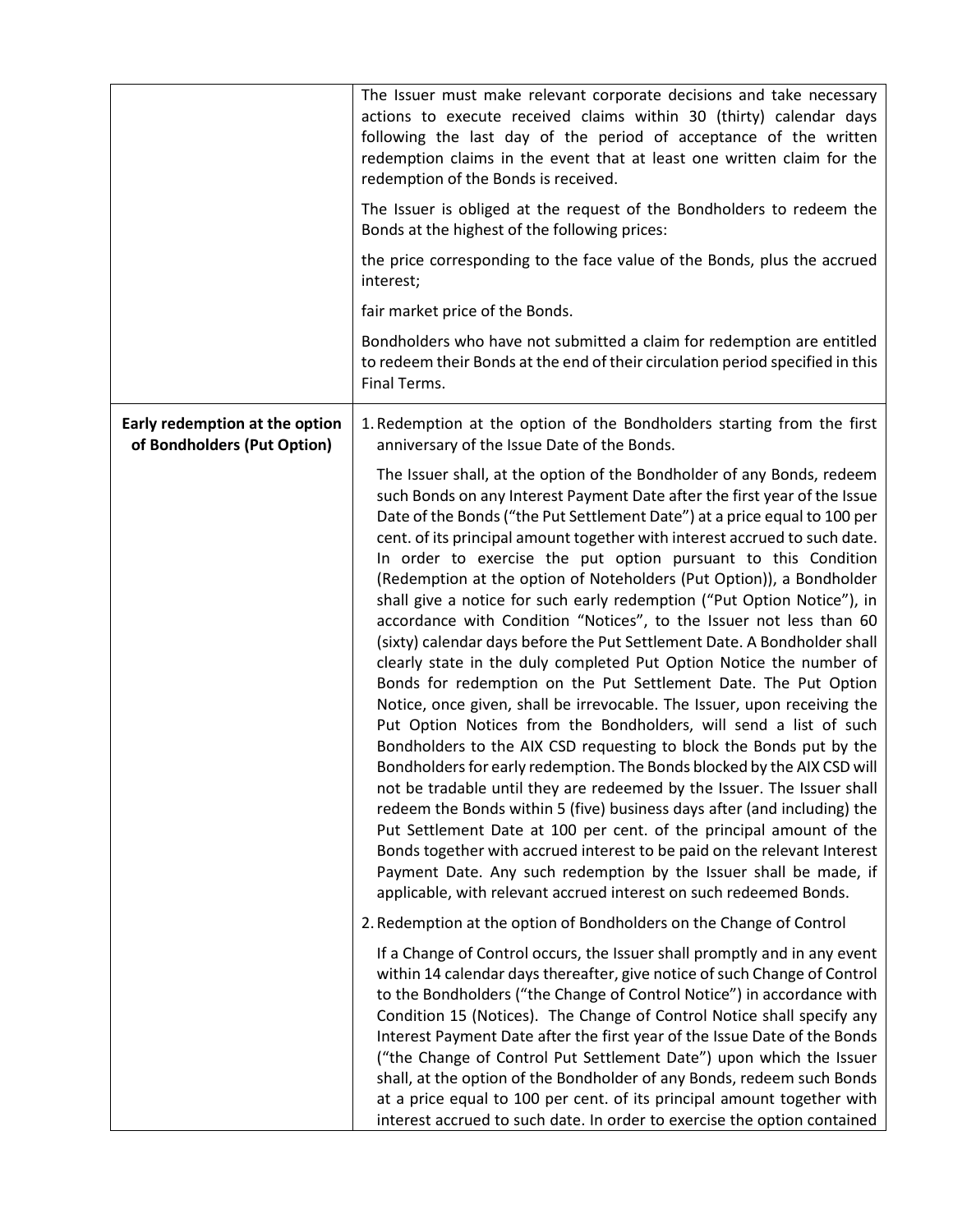|                                                         | in this Condition (Early redemption at the option of Bondholders (Put<br>Option)), a Bondholder shall give a notice for such early redemption<br>("Put Option Notice"), in accordance with Condition "Notices", to the<br>Issuer not less than 60 (sixty) calendar days before the Change of Control<br>Put Settlement Date. A Bondholder shall clearly state in the duly<br>completed Put Option Notice the number of Bonds for redemption on<br>the Change of Control Put Settlement Date. The Put Option Notice, once<br>given, shall be irrevocable. The Issuer, upon receiving the Put Option<br>Notices from the Bondholders, will send a list of such Bondholders to the<br>AIX CSD requesting to block the Bonds put by the Bondholders for early<br>redemption. The Bonds blocked by the AIX CSD will not be tradable until<br>they are redeemed by the Issuer. The Issuer shall redeem the Bonds<br>within 5 (five) business days after (and including) the Change of Control<br>Put Settlement Date at 100 per cent. of the principal amount of the<br>Bonds together with accrued interest to be paid on the relevant Interest<br>Payment Date. Any such redemption by the Issuer shall be made, if<br>applicable, with relevant accrued interest on such redeemed Bonds.<br>For the purpose of this Condition (Early redemption at the option of<br>Bondholders (Put Option)), a "Change of Control" will occur if at any time<br>JSC "Halyk Bank" ceases to own, directly or indirectly, 100 per cent. of the |  |  |  |
|---------------------------------------------------------|-----------------------------------------------------------------------------------------------------------------------------------------------------------------------------------------------------------------------------------------------------------------------------------------------------------------------------------------------------------------------------------------------------------------------------------------------------------------------------------------------------------------------------------------------------------------------------------------------------------------------------------------------------------------------------------------------------------------------------------------------------------------------------------------------------------------------------------------------------------------------------------------------------------------------------------------------------------------------------------------------------------------------------------------------------------------------------------------------------------------------------------------------------------------------------------------------------------------------------------------------------------------------------------------------------------------------------------------------------------------------------------------------------------------------------------------------------------------------------------------------------------------------------|--|--|--|
|                                                         | issued share capital of the Issuer or otherwise ceases to control, directly or<br>indirectly, the Issuer. For the purpose of this Condition (Early redemption<br>at the option of Bondholders (Put Option)), the JSC "Halyk Bank" will be<br>deemed to "control" the Issuer if (whether directly or indirectly and<br>whether by the ownership of share capital, the possession of voting power,<br>contract, trust or otherwise) it has the power to appoint and/or remove<br>the majority of the members of the board of directors or other governing<br>body of the Issuer or otherwise controls, or has the power to control, the<br>affairs and policies of the Issuer.                                                                                                                                                                                                                                                                                                                                                                                                                                                                                                                                                                                                                                                                                                                                                                                                                                                |  |  |  |
| Redemption at the option of<br>the Issuer (Call option) | The Bonds may be redeemed at the option of the Issuer in whole or, in part,<br>not earlier than 18 (eighteen) months from the Issue Date, on giving not<br>less than 30 (thirty) calendar days' notice to the Bondholders, in such<br>nominal amount as is specified in the notice at the principal amount<br>thereof, together with interest accrued but unpaid on the relevant<br>principal amount to, but excluding, the date fixed for redemption.                                                                                                                                                                                                                                                                                                                                                                                                                                                                                                                                                                                                                                                                                                                                                                                                                                                                                                                                                                                                                                                                      |  |  |  |
| <b>Advisors to the Issuer</b>                           | The Issuer appointed JSC "Halyk Finance" as the sole lead manager and<br>bookrunner in connection with this offering.                                                                                                                                                                                                                                                                                                                                                                                                                                                                                                                                                                                                                                                                                                                                                                                                                                                                                                                                                                                                                                                                                                                                                                                                                                                                                                                                                                                                       |  |  |  |
| <b>Clearing systems</b>                                 | AIX CSD                                                                                                                                                                                                                                                                                                                                                                                                                                                                                                                                                                                                                                                                                                                                                                                                                                                                                                                                                                                                                                                                                                                                                                                                                                                                                                                                                                                                                                                                                                                     |  |  |  |

Schedule of Payment of Interests on Bonds